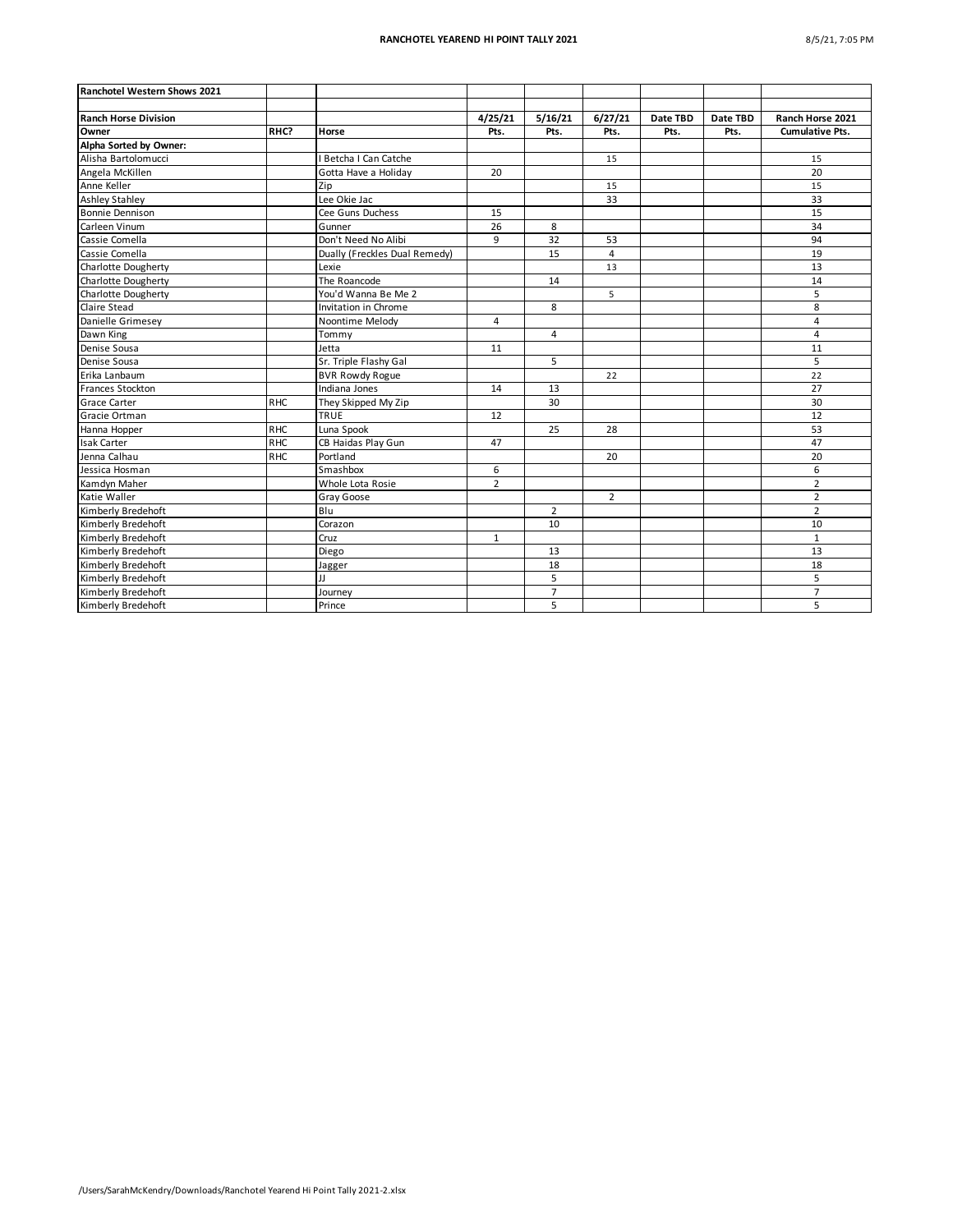## **RANCHOTEL YEAREND HI POINT TALLY 2021** 8/5/21, 7:05 PM

| Kimberly Bredehoft |            | Rascal          |    | 16 |    |  | 16 |
|--------------------|------------|-----------------|----|----|----|--|----|
| Kimberly Bredehoft |            | Ruby            |    | 10 |    |  | 12 |
| Kimberly Brodehoft |            | Jewel           |    |    |    |  | h  |
| Krissy Day         |            | Quill           |    | 12 |    |  | 12 |
| Kynlee Schechla    |            | Boomer          |    |    |    |  | 6  |
| Lauren Dethier     |            | MacGwer         |    |    | 17 |  | 17 |
| Michelle Mendoza   |            | Prince Caspian  |    |    | 30 |  | 30 |
| Michelle Wendy     |            | Heru            |    | 4  |    |  |    |
| Montana Berlin     | <b>RHC</b> | West Coast Hick | 36 |    |    |  | 36 |
| Morganne Rothchild |            | Gus             |    | 12 |    |  | 12 |
| Nicole Matthews    | <b>RHC</b> | DS CD Boomtime  | 57 |    |    |  | 57 |
| Oak Spring Ranch   |            | Roxy            |    |    |    |  |    |
| Patricia Jackson   |            | Aul Saba        | ς  |    |    |  |    |
| Peggy Murrin       |            | PHC Short Chex  |    |    |    |  |    |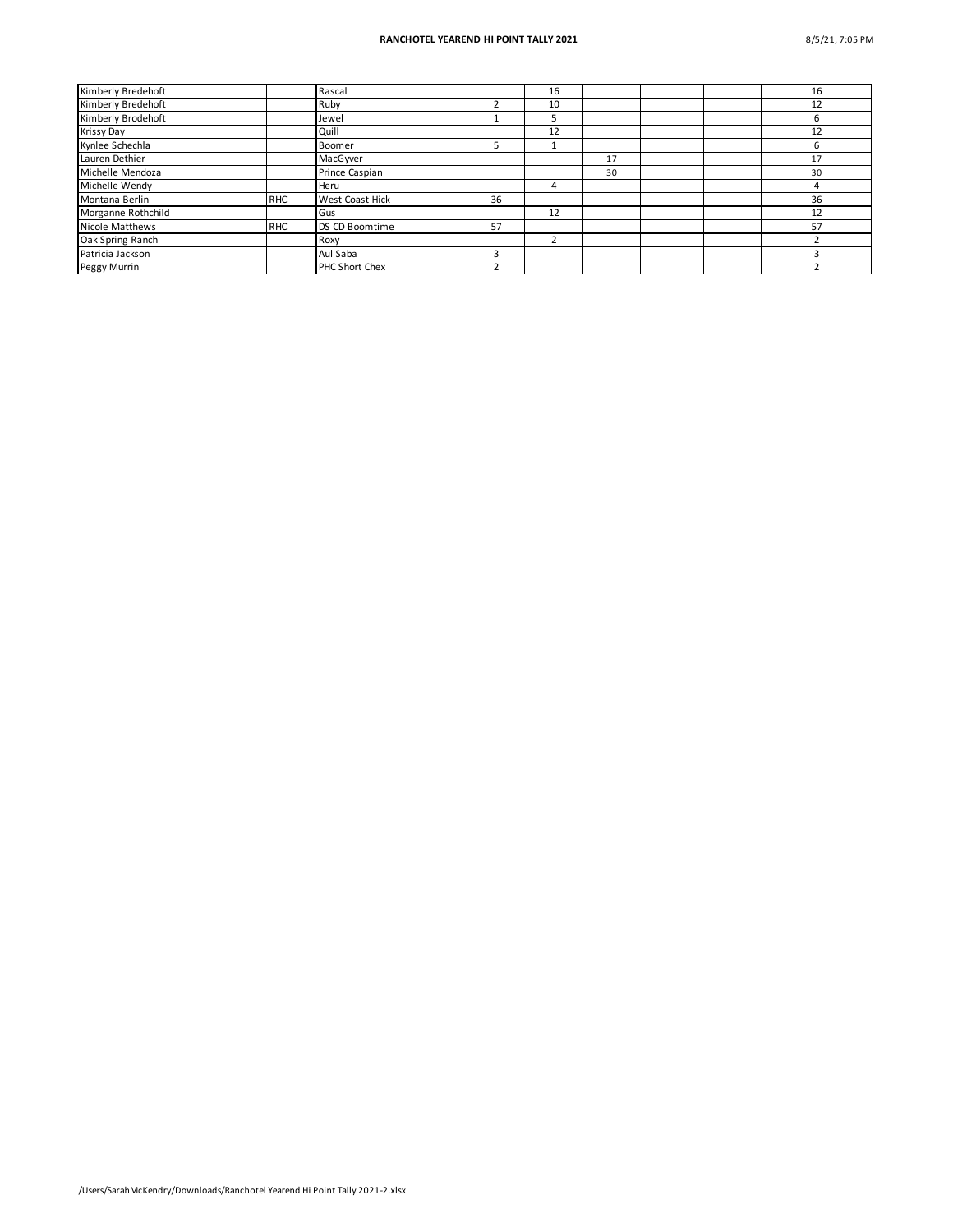| Ranchotel Western Shows 2021     |            |                               |         |         |         |          |          |                              |
|----------------------------------|------------|-------------------------------|---------|---------|---------|----------|----------|------------------------------|
|                                  |            |                               |         |         |         |          |          |                              |
| <b>Western Pleasure Division</b> |            |                               | 4/25/21 | 5/16/21 | 6/27/21 | Date TBD | Date TBD | <b>Western Pleasure 2021</b> |
| <b>Owner</b>                     | RHC?       | <b>Horse</b>                  | Pts.    | Pts.    | Pts.    | Pts.     | Pts.     | <b>Cumulative Pts.</b>       |
| Alpha Sorted by Owner:           |            |                               |         |         |         |          |          |                              |
| Angela McKillen                  |            | Gotta Have a Holiday          | 13      |         |         |          |          | 13                           |
| Cassie Comella                   |            | Don't Need No Alibi           |         |         | 15      |          |          | 15                           |
| Cassie Comella                   |            | Dually (Freckles Dual Remedy) |         |         | 13      |          |          | 13                           |
| <b>Claire Stead</b>              |            | Invitation in Chrome          |         | 15      |         |          |          | 15                           |
| <b>Emily Turner</b>              |            | Boys Lie                      | 29      |         |         |          |          | 29                           |
| <b>Grace Carter</b>              | <b>RHC</b> | They Skipped My Zip           |         |         |         |          |          |                              |
| Kelsi Peiffer                    |            | She's My Kinda Gal            | 39      | 30      |         |          |          | 69                           |
| Kynlee Schechla                  |            | Boomer                        | 13      | 14      |         |          |          | 27                           |
| Nicole Matthews                  | <b>RHC</b> | DS CD Boomtime                | 21      |         |         |          |          | 21                           |
| Tamara Collins-Grinton           |            | Kajorge                       | 12      |         |         |          |          | 12                           |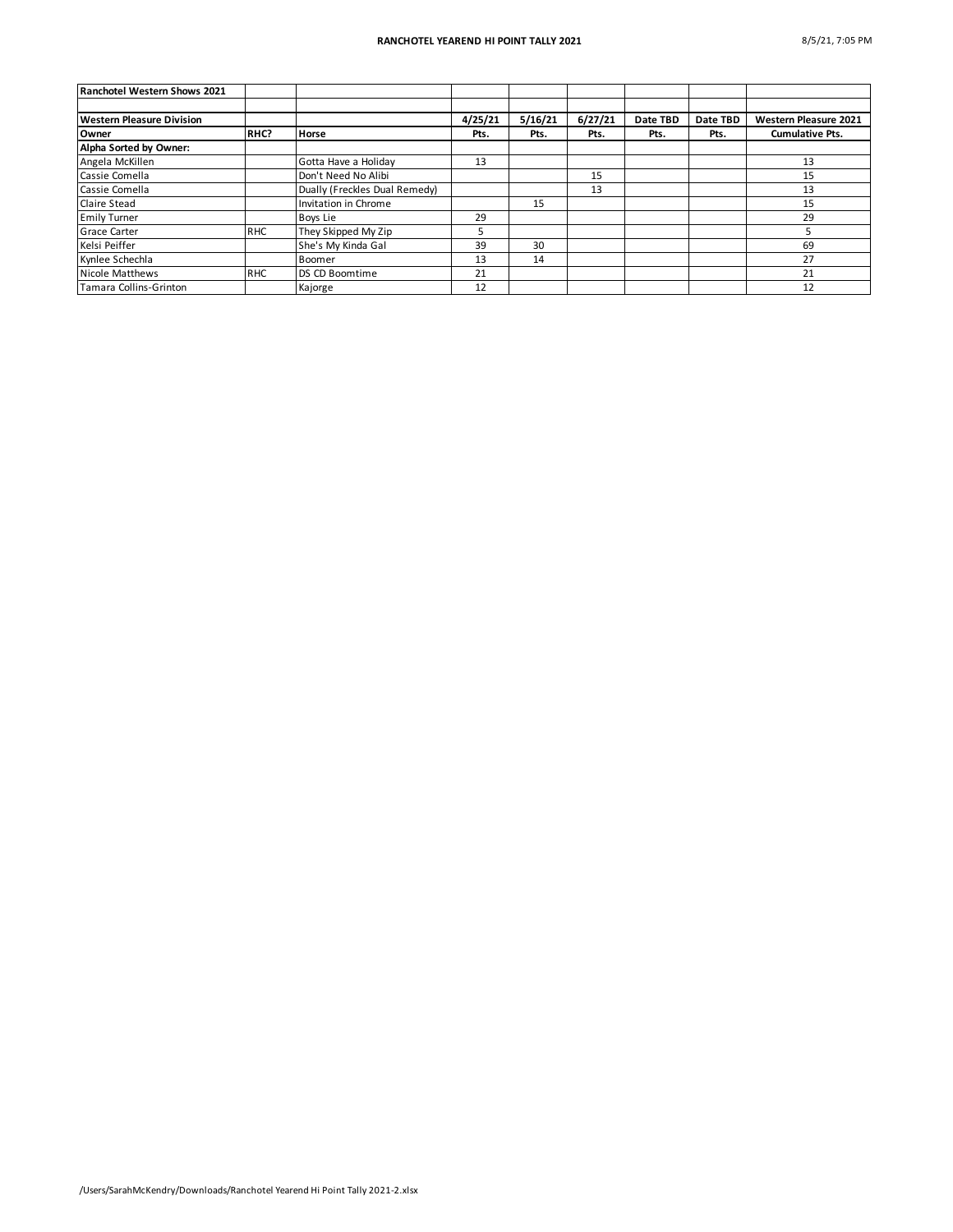| Ranchotel English Shows 2021 |            |                         |                |                |         |          |          |                        |
|------------------------------|------------|-------------------------|----------------|----------------|---------|----------|----------|------------------------|
|                              |            |                         |                |                |         |          |          |                        |
| <b>English Division</b>      |            |                         | 4/25/21        | 5/16/21        | 6/27/21 | Date TBD | Date TBD | English 2021           |
| Owner                        | RHC?       | Horse                   | Pts.           | Pts.           | Pts.    | Pts.     | Pts.     | <b>Cumulative Pts.</b> |
| Alpha Sorted by Owner:       |            |                         |                |                |         |          |          |                        |
| Ann Bonn                     |            | <b>Fancy Pants</b>      |                |                | 15      |          |          | 15                     |
| <b>Ashley Aarts</b>          |            | Porsche                 |                | 12             |         |          |          | 12                     |
| <b>Audrey Murray</b>         |            | Ciro V                  |                |                | 29      |          |          | 29                     |
| Danielle Grimesey            |            | Noontime Melody         | 17             |                |         |          |          | 17                     |
| <b>Emily Doran</b>           |            | Tobys Copper Penny      |                | $\overline{2}$ |         |          |          | $\overline{2}$         |
| Erika Homan                  |            | Apollo                  |                | 5              |         |          |          | 5                      |
| <b>Frances Stockton</b>      |            | Indiana Jones           |                | $\overline{2}$ |         |          |          | $\overline{2}$         |
| Jenna Calhau                 | <b>RHC</b> | Portland                |                |                | 19      |          |          | 19                     |
| Jenna Hansz                  |            | <b>Achilles RAR</b>     | $\overline{7}$ |                |         |          |          | $\overline{7}$         |
| Jessica Hosman               |            | Smashbox                | 29             |                |         |          |          | 29                     |
| Kimberly Bredehoft           |            | Blu                     |                | 3              |         |          |          | 3                      |
| Kimberly Bredehoft           |            | Cruz                    |                | 22             |         |          |          | 22                     |
| Kimberly Bredehoft           |            | Jewel                   | 8              | 20             |         |          |          | 28                     |
| Kimberly Bredehoft           |            | Journey                 |                | 5              |         |          |          | 5                      |
| Kimberly Bredehoft           |            | Love                    | 9              | 21             |         |          |          | 30                     |
| Kimberly Bredehoft           |            | Prince                  |                | 4              |         |          |          | 4                      |
| Kimberly Clemmons            |            | <b>Festival Cheers</b>  | 6              | 10             |         |          |          | 16                     |
| Kimberly Clemmons            |            | <b>Festival Marimba</b> | 31             | 20             |         |          |          | 51                     |
| Mackenzie McCue              |            | Eros                    |                | 4              |         |          |          | 4                      |
| Melissa Bohlmann             |            | Two                     |                |                | 15      |          |          | 15                     |
| Michelle Mendoza             |            | Prince Caspian          |                |                | 45      |          |          | 45                     |
| Myla Barajas                 |            | Coco Go Loco            |                | $\mathbf{1}$   |         |          |          | $\mathbf{1}$           |
| Rachel Ochoa                 | <b>RHC</b> | Ace                     | 46             |                |         |          |          | 46                     |
| <b>Robert Marx</b>           |            | <b>Bandits Dr Ruger</b> |                | 9              |         |          |          | 9                      |
| Samara Chersky               |            | Creo                    |                | 6              |         |          |          | 6                      |